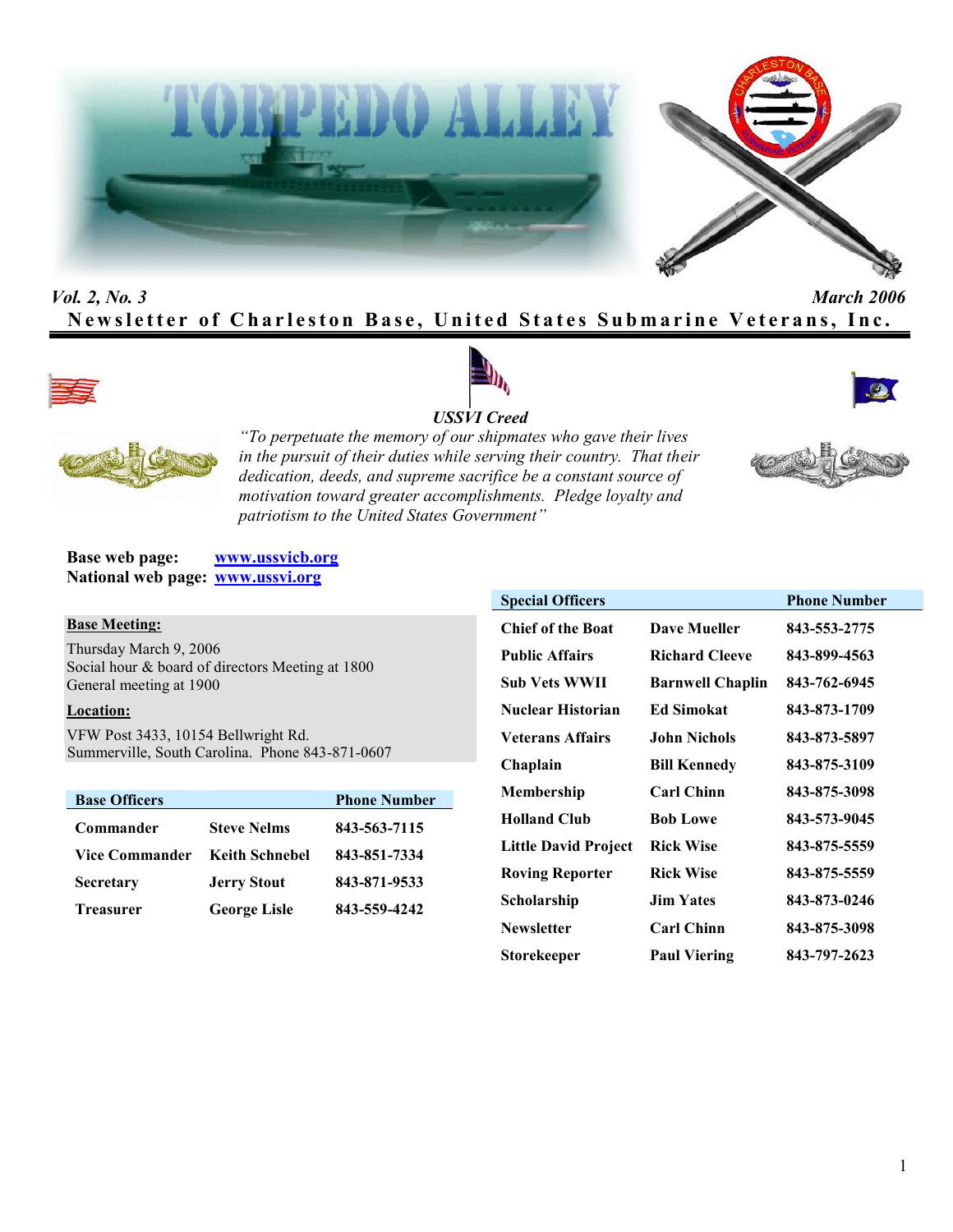### **Minutes of the February 2006 meeting**

**Opening Ceremony**: Base Commander, Steve Nelms calls to order. Quorum was present and the meeting was commenced at 1900.

**Introductions**: New persons were introduced including Shipmates Drew Telfar, Tim Vandermore, Gary Campbell, Dennis Fuqua, Ken Curtis, David Gleason, Lucian Rudd, Bill Erickson, Dave Limets, Scott Hogan, Steve Lucas. Welcome aboard.

**Treasurer**: Financial report given by George Lisle.

**Secretary**: January meeting minutes read in detail. A motion was made and seconded; no discussion. Minutes approved.

**Storekeeper**: Paul Viering reported that he has organized all of his products into a central notebook, where shipmates can see samples. The store is fully stocked.

**Chaplin**: Chaplain made his report on the binnacle list. Stacy Powers is recovering well; Mike Mulkey had bypass surgery and is back in the hospital. Our prayers go out to all of our shipmates and families for a quick recovery.

**Public Affairs**: The USSVICB web site has the most recent photographs of the Co-ed Casino Afternoon. Take a look at www.ussvicb.org . If any members have input to the design and/or content please email, call or see Richard Cleeve.

**SubVets WWII**: Lee Allison made the presentation and put out: The next meeting will be held at Ryan's on February 17, 2006 at 1200. All are encouraged to attend. Any USSVICB member made participate as an Associate Member. Dues are only \$10.00.

**Veteran's Affairs**: Nick Nichols was present at the meeting and was introduced by the Base Commander. He reminded all who attended that there are changes in the works for Tri-care and information is available from different sources. He reminded all Vets to pay attention to the RAO summary that is published weekly, as there are news events that affect our Health Care and other Retired benefits. Reports are available on-line or through the VA. There is much information that all veterans can use, including pay, VA benefits, Military records, Tri-Care for Life.

**Base Commander**: Buddha used his time to introduce all Officers and Special Assistants of Charleston Base. Members introduced were Rich Sparger (Cook), Bobby Lowe (Holland Club), Michael Emerson (Float Chairman), Ben Heber (Assistant Float Chairman), Paul Viering (Storekeeper), Carl Chinn (Membership Chairman and Newsletter Editor), Nick Nichols (VA Hunley Memorial: Ceremony to be held February 17, 2006. We would like a big showing. See Charlie Rook if you can attend. Uniform of the day is Khaki pants, white shirt, Submarine (blue) tie and blue blazer.

Amberjack: Ceremony to be held March 25, 2006 at White Point Gardens. More information to follow.

Carolina Trusses System has donated enough Trusses to house and cover the Float. A working party will be started to build the pole barn. A thank you letter was sent to Carolina Trusses for their generous donation.

Float: A proposal is being drafted that will outline the amount of work and money necessary to refurbish the Submarine Float that will take place over the winter months. The plan is to raise the physical height of the Submarine to about 18-24 inches of where it is today. This will then make the Submarine more visible to the General Public and also allow more seating for Vets directly on the float.

**Holland Club:** No Report.

**Membership**: Carl Chinn reported that there are 20-25 members who have not paid for 2006. Please pay your dues by the next meeting. Your dues are important to keeping the organization active. As of the meeting, there are 213 active members. This milestone is a significant achievement in the history of Charleston Base.

**Nuclear Historian**: No joke told again for the third month. A stand-in did attempt to make light of Jim Eckles, however it backfired.

**Scholarhip**: Jim Yates reported that the 2006 scholarship drive is totally funded through the generous donations of the members. The scholarship application has been distributed for all tri-county high schools. Applications are due on April 15, 2006. A selection board has already been chosen.

**Chief of the Boat**: COB reported on the following: CDR (Ret) James Eckles is the Coupon Man. Secretary missed the reason why. 96 members have signed the book tonight. The Oyster Roast will be held March 4th, 2006 at 1300. According to an approved motion, \$5.00 a head (over 21) will be collected at the gate. If you are planning to attend, email, call or yell at the COB by Feb 22nd.

Casino nights are going well. The revenue from Casino is paying down the debt incurred due to the modernization of the bard. Again, only Casino Night monies are being used to improve the condition of the After Battery.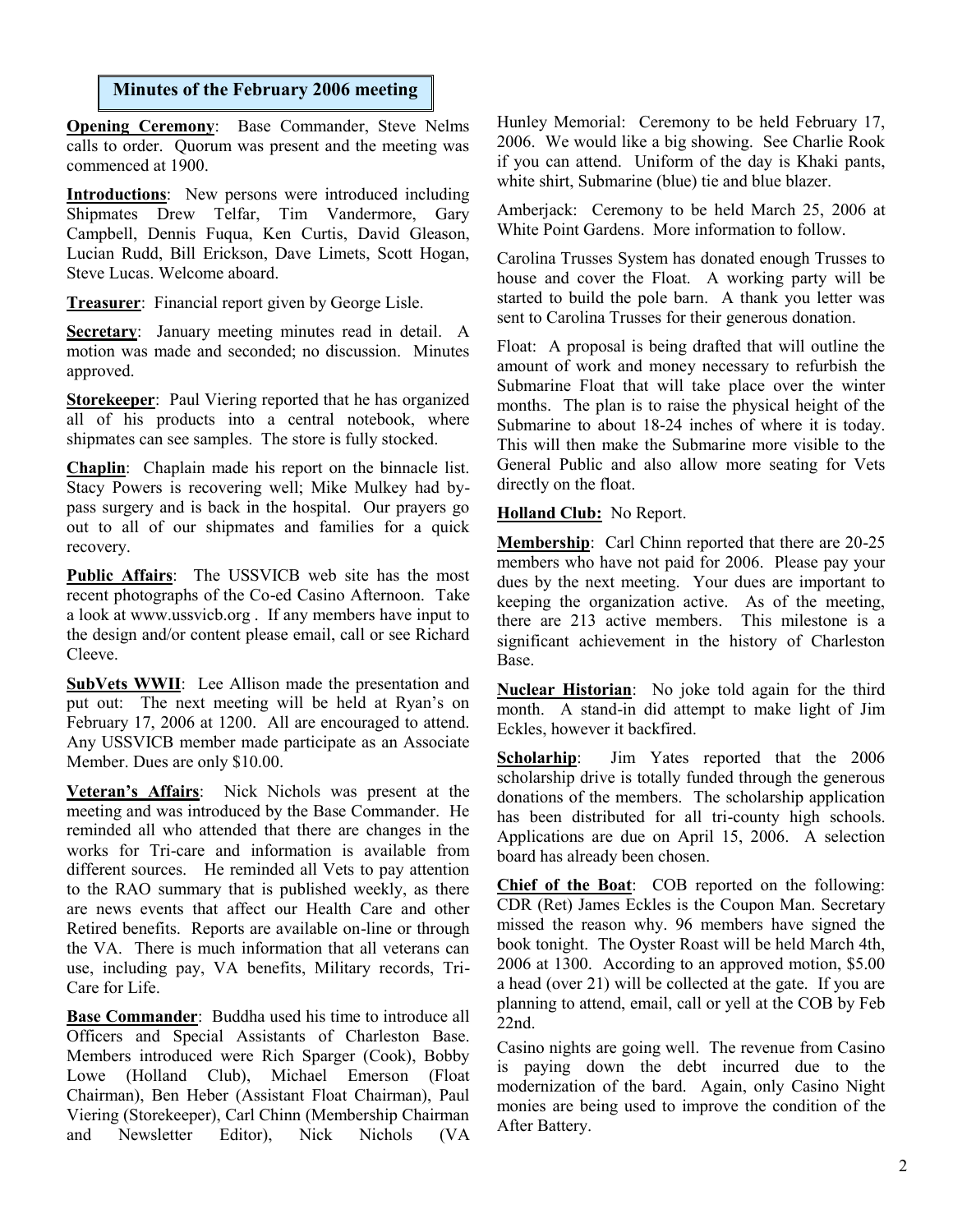Representative), Rick Wise (Tunnel Rat and Little David Coordinator), Roger Gibson (All around Barn Tech) and Buck Owens (Builder).

Convention Program: All Sub Vets need to get out there and sell the advertising in the program for the upcoming convention. This is tremendous moneymaker for our group and it is not hard to sell them. Prices are very reasonable and artwork is very cheap for the average ad. Please get out there this month and help us make a difference. Lee Allison has more of the examples that can be brought to individual merchants.

A Bridge Stick is still needed for the pool table. Jim Eckles volunteered to obtain one for the barn. Thank you to Don Peterson for donating the pool sticks.

**Steering Committee**: No report.

Other members are always encouraged to volunteer to bring food for the Casino Nights.

**Old Business**: No old Business.

**New Business**: A working party will be held at the Barn to prepare for casino and to make accommodations for insulating the After Battery.

**Good Of The Order**: Depth Charge Drawing was held. Winner announced as Michael Emerson.

The Base Commander adjourned meeting at 1950.

**\*\* End of the minutes for February, 2006 \*\***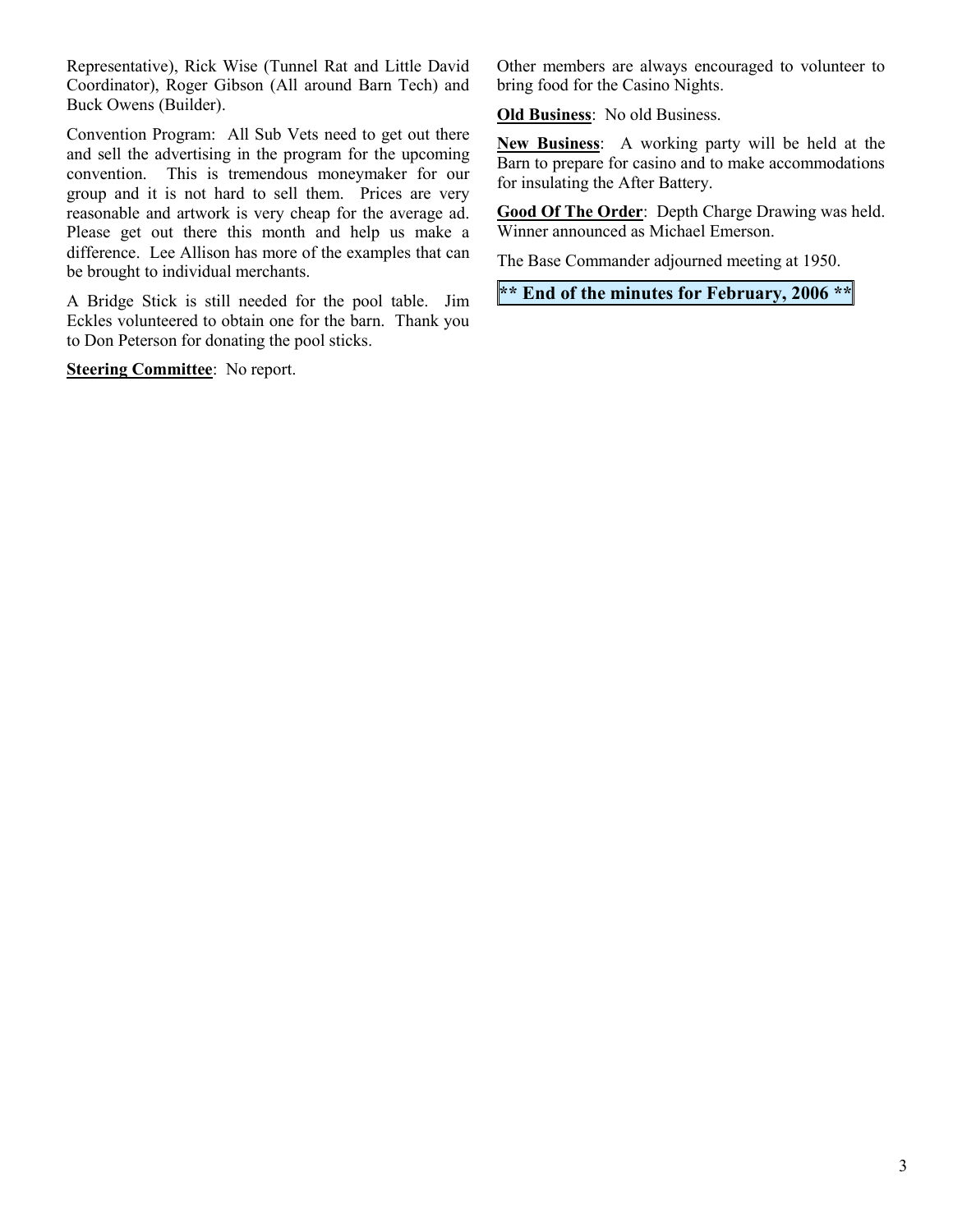

No input this month.

**From the Base Commander**



Many people have donated a great number of items to the After Battery. I'm sure all of these have a great history and deep meanings for those who have donated. It is hard to remember who all gave and what each member gave. I would like to publicly thank everyone who has made a donation whether it was plaques, chairs, signs, lights, etc. If I don't personally tell you, please know that everything is deeply appreciated. Sometimes a feeble mind is hard to overcome.

Buddha

## **\*\*March Happenings!\*\***

- March 4, Oyster Roast at "The Barn", 1300 until… \$5 per person at the gate.
- March 12, Ladies & Men's Casino in the After Battery, 1300
- March 25, Amberjack memorial, White Point Gardens, 1100



| Allegretto | Anderson   | <b>Baciocco</b> | Corcoran |
|------------|------------|-----------------|----------|
| Deschaine  | <b>Hix</b> | Hodges          | Johnson  |
| Kopacka    | Luther     | Mcluskey        | O'Saben  |
| Sessler    | Smith      | Snyder          | Spear    |

**Combined Conference reminder!** USSVI Charleston Base, Denizens of the Deep Base

### **Base Chaplin, Bill Kennedy**

Our Chaplin was in Trident hospital for a stint repair and insertion of another. He has recovered well and said he would send himself a card.



If you are going to get sick please let me know!

### **Membership and Dues Information:**

February was a great month; we signed up 10 new members! If all the below listed guys renew their membership, we have 216 members.

If you have not paid your dues, you are STILL on the Dink List! We have 19 members on that list. Dues are payable by 1 January. If your 2006 dues are not paid by 1 April, National will remove you from their sailing list as will Charleston Base. Dues are \$20 for National and \$15 for Charleston Base.

If you miss a meeting and need to pay your dues you can mail them to: Carl Chinn

217 Brailsford Road Summerville, SC 29485

Here is the current Dink List:

| Adinolfi    | Becker    | Cates     | Dasch   |
|-------------|-----------|-----------|---------|
| Fledderjohn | Fulton    | Garcia    | Guptill |
| Hix         | Hyatt     | Loveday   | Meyers  |
| Minaudo     | Patterson | Presley   | Rourk   |
| Smith       | Valdez    | L. Wilson |         |

If you have any changes to your membership info (address, phone, e-mail, etc.) please let Carl Chinn know at **chasbasemembernews@sc.rr.com** or **carlc@sc.rr.com** or call 875-3098.

**Sub Vets World War II:**

USS Amberjack Memorial Service Saturday March 25, 2006, 1100 Hrs. White Point Gardens (Battery) downtown Charleston Uniform: Blue Shirt Kahki Pants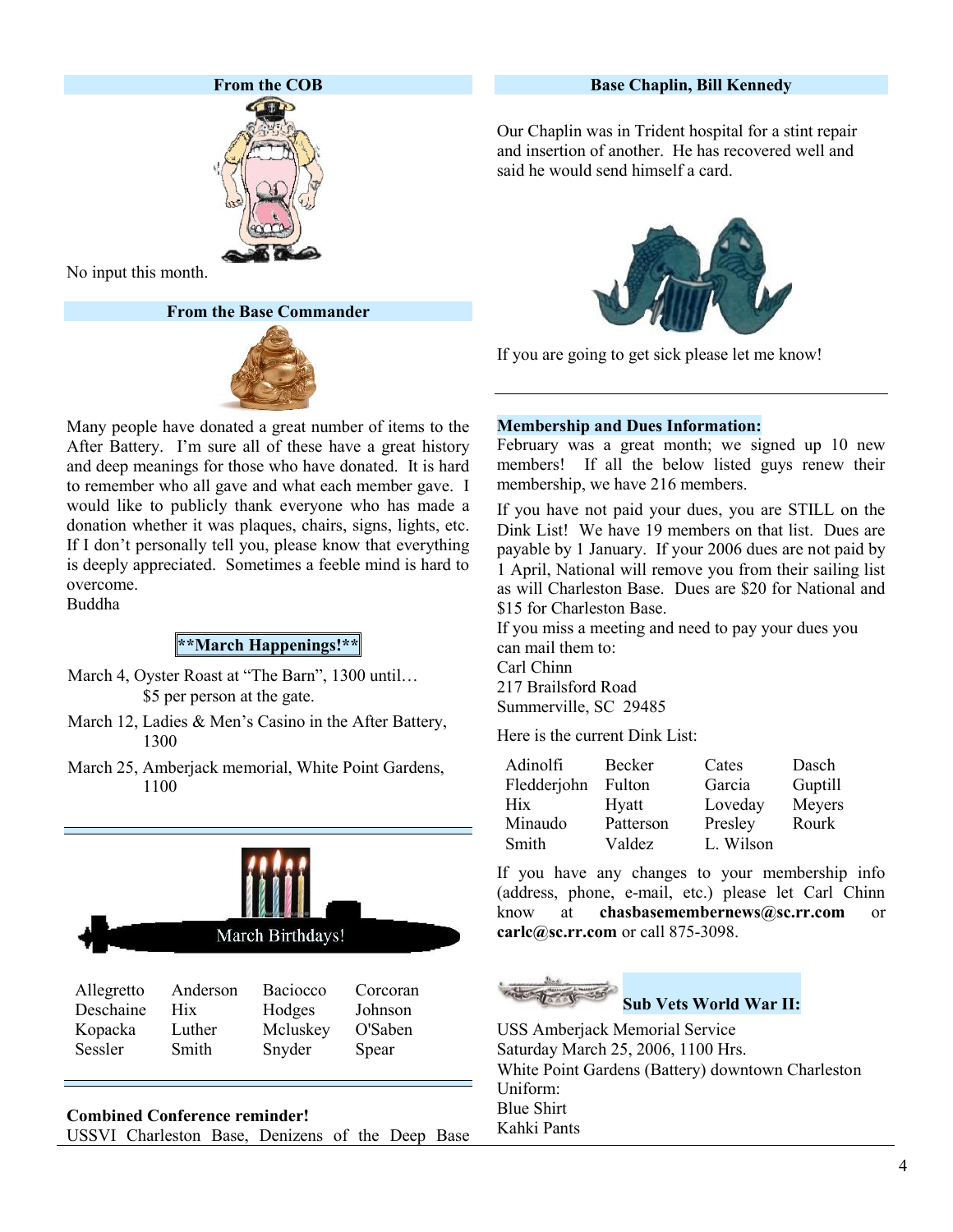(Aiken) and the Southern Region WWII Submarine Veterans will be hosting the *Combined Conference of USSVI Eastern Region Districts Four & Six and Southern Region Sub Vets WWII* in Charleston, May 3-7, 2006. See registration form in the January issue or on our web site. You can book rooms at the hotel any time. The conference will be held at the Radisson Hotel Charleston Airport, on Rivers Ave. at Aviation. All base members are reminded that we will need many volunteers to make this conference a success. More information to follow.

### **Combined Conference Book**

Our conference book ad sales are not what they could/should be. This effort can be a tremendous source of extra money for all 3 bases involved. It will help us cover the cost of the various activities for the conference and strengthen our coffers for future necessities. All hands need to help in selling advertisements. Ads can be sold to individuals as boosters or to any business or organization that wants to get their name out there. If you need sample materials to show to potential advertisers, see Lee Allison. He has full size samples of the book and ad sizes/prices. When you get ads AND payment, send/deliver it to Carl Chinn or get a hold of him and meet somewhere. He can be reached at 875-3098 or  $\frac{\text{carlc}(a)\text{sc.rr.com}}{ }$ . Be sure to get payment for the ads! No tickee, no washee!

Deadline for the sale of book ads is March 15. That's only about 3 weeks. We need ads!!

Answer to Who is this handsome devil? From the February issue.

He is none other than our own Panama Jack Stevenson!

Sub Vet Shirt Vest Shoes

If you do not have any of the above, please come and help us memorialize our fellow Submarine Brothers!

Questions: Call Randy Bognar (843) 442-7794



## **Public Affairs Announcement Richard Cleeve**

Pictures of the Hunley-Housatonic service are now on the web site. The application for the Admiral Osborne scholarship is also on the web site.

#### **March Submarines Lost:**

USS F-4 (SS 21) - March 25, 1915 USS H-1 (SS 28) - March 12, 1920 USS Perch (SS 176) March 3, 1942 USS Grampus (SS 207) March 5, 1943 USS Triton (SS 201) March 15, 1943 USS Tullibee (SS 284) March 26, 1944 USS Kete (SS 369) March 20, 1945 USS Trigger (SS 237) March 26, 1945

 *".............they were young, Straight of limb, true of eye, steady and aglow. They were staunch to the end against odds uncounted. They fell with their faces to the foe. Bravely they died. In proud remembrance we salute them."*

#### A Submarine

Born in the shops of the Devil, Designed in the brains of a fiend, Filled with acid and crude oil, And christened "a Submarine"

The poets send in their ditties, of Battleships spick and clean, But never a word in their columns, Do you see of a Submarine

So I'll try to depict our story, In a very laconic way, So please have patience to listen, Until I have finished my say

We eat where'er we can find it. and sleep hanging up on the hooks, conditions under which we're existing,

### **Special "Thank You"**

A special thank you is order for the following businesses who have kindly donated to Charleston Base:

- To Carolina Truss Systems for their donation of trusses for a new pole barn to protect our float.
- To Applied Industrial Technologies for their kind donation of wheel bearing materials to refurbish our float.
- To Outback Steakhouse for their door prize donation for our inaugural Co-Ed Casino Day.
- To Ms. Francis Klein for her cash donation.

Whenever possible please use the businesses that have been generous to our organization!